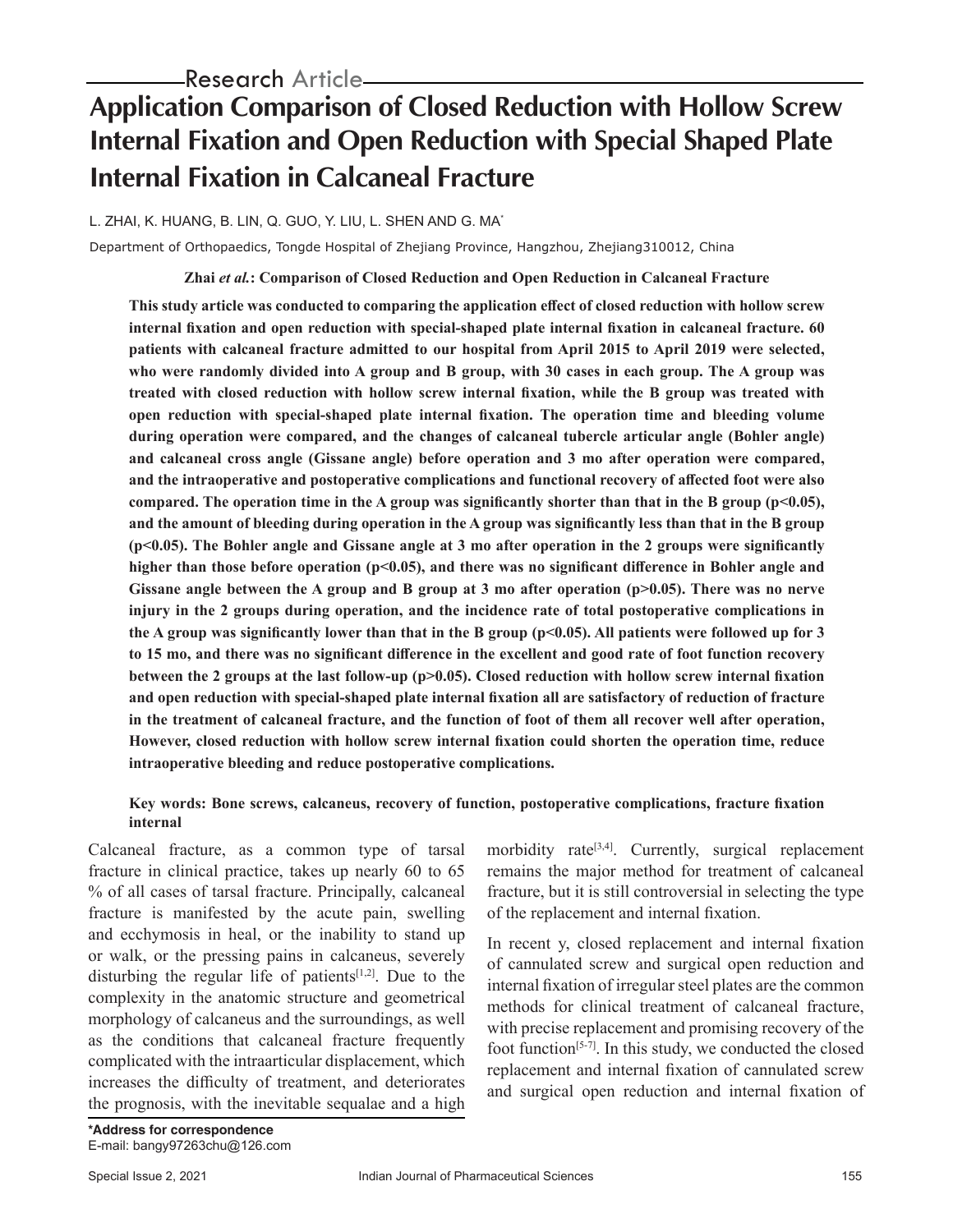irregular steel plates for calcaneal fracture to compare the incidence of surgical trauma, clinical efficacy and postoperative complications between two groups, so as to provide the reference for clinical treatment.

#### **MATERIALS AND METHODS**

#### **General data:**

A total of 60 calcaneal fracture patients who were admitted to this hospital for treatment between April 2015 and April 2019 were randomized into the Group A and Group B, with 30 patients in each group. In Group A, there were 21 males and 9 females, aged between 18 and 71 y old, with an average of  $(36.85 \pm 7.42)$  y old; the duration from the fracture onset to the surgery ranged from 14 h to 8 d, averaged at  $(3.95\pm0.61)$  d; 17 patients had fracture on the left foot, 11 on the right foot and 2 had fracture on both feet; for Sanders type, 19 patients had type II fracture, and 11 had type III fracture; for accident cause, 7 patients had car-accident-caused fracture, 18 had falling-caused fracture and 5 had other types of fracture; for complications, 2 patients had the thoracolumbar burst fracture, 1 had pelvic fracture and 1 had intertrochanteric fracture. In Group B, there were 23 males and 7 females, aged between 20 and 69 y, with an average age of  $(37.26\pm7.38)$  y old; the duration from the fracture onset to the surgery ranged from 16 h to 7 d, averaged at  $(3.91\pm0.58)$  d; 15 patients had fracture on the left foot, 14 on the right foot, and 1 had fracture on both feet; for Sanders type, 18 patients had type II fracture, and 12 had type III fracture; for accident cause, 6 patients had car-accident-caused fracture, 20 had falling-caused fracture and 4 had other types of fracture; for complications, 3 patients had the thoracolumbar burst fracture, and 1 had pelvic fracture. Comparison over the general data of patients between two groups showed no significant difference (p>0.05) and this study had been approved by the Ethical Committee of the hospital.

Inclusion criteria-Patients with fresh, closed, calcaneus fracture; patients who underwent the regular X-ray examination, computed tomography (CT) scanning and 3-dimensional reconstruction; patients who took the symptomatic treatment, including fixation, raising and detumescence of affected limb, and active treatment for the complications of fracture; patients who were informed of the study protocol and agreed to participate in this study.

Exclusion criteria-Patients with open fracture, or dated fracture; patients with ankle fracture or tarsal fracture; patients with the history of ankle injury; patients with the ankle dysfunction in the affected limb prior to the fracture; patients with the pathological fracture due to the primary osteogenic tumor, osteoid lesion, cystic pathogenic damage or bone metastases; patients with diseases in nervous system or mental disease.

Group A-Patients underwent the closed replacement and internal fixation of cannulated screw. Patients were anesthetized in supine position by the combined spinal and epidural analgesia, followed by the sanitization and draping and surgical treatment under the C-type arm. Punctuating point and direction were selected upon the preoperative X-ray examination and CT examination. From the posterior and lower calcaneal tuberosity, a 4.0 Steinmann pin was drilled vertically and flipped to tract to correct the varus and shortening of calcaneus. Then, under the guidance of C-type arm, a guide pin was inserted percutaneously from the calcaneus tuberosity to fix the site of fracture. Later, in the lateral side of the Achilles tendon, a Steinmann pin was drilled on the top of the calcaneal tuberosity, where the pin tip was advanced to the fracture space and then lifted up to support the bone on the articular surface to correct the Bohler angle and Gissane angle, while the bone at the fracture site was fixed by the 1 or 2 pins drilled beneath the lifted pin. Otherwise, 1 or 2 cannulated screws were inserted along the pin, and the pin was then taken out, followed by suture and plaster external fixation.

Group B-Surgical open reduction and internal fixation of irregular steel plates was carried out. Patients were anesthetized in lateral position of the non-affected side by the combined spinal and epidural analgesia. An L-shape incision was made on the lateral calcaneus and in the middle of Achilles's tendon and fibula and the boundary between the dorsal and pedis of foot skin, a longitudinal and horizontal incision was made respectively. Then, the incision of the calcaneocuboid joint slightly leaned against the dorsal side. During the surgery, incision should reach the surface of bone, where the electrotome was only suggested for hemostasis. To expose the tendon of peroneus longus, the tissues from the skin to the periosteal flap were flicked over, and then 3 kirschner wires were inserted into the astragalus to fix the flaps. Thereafter, paries lateralis was open to expose the lower joint surface which was then turned over by 90°, and then the sclerites in collapse were poked to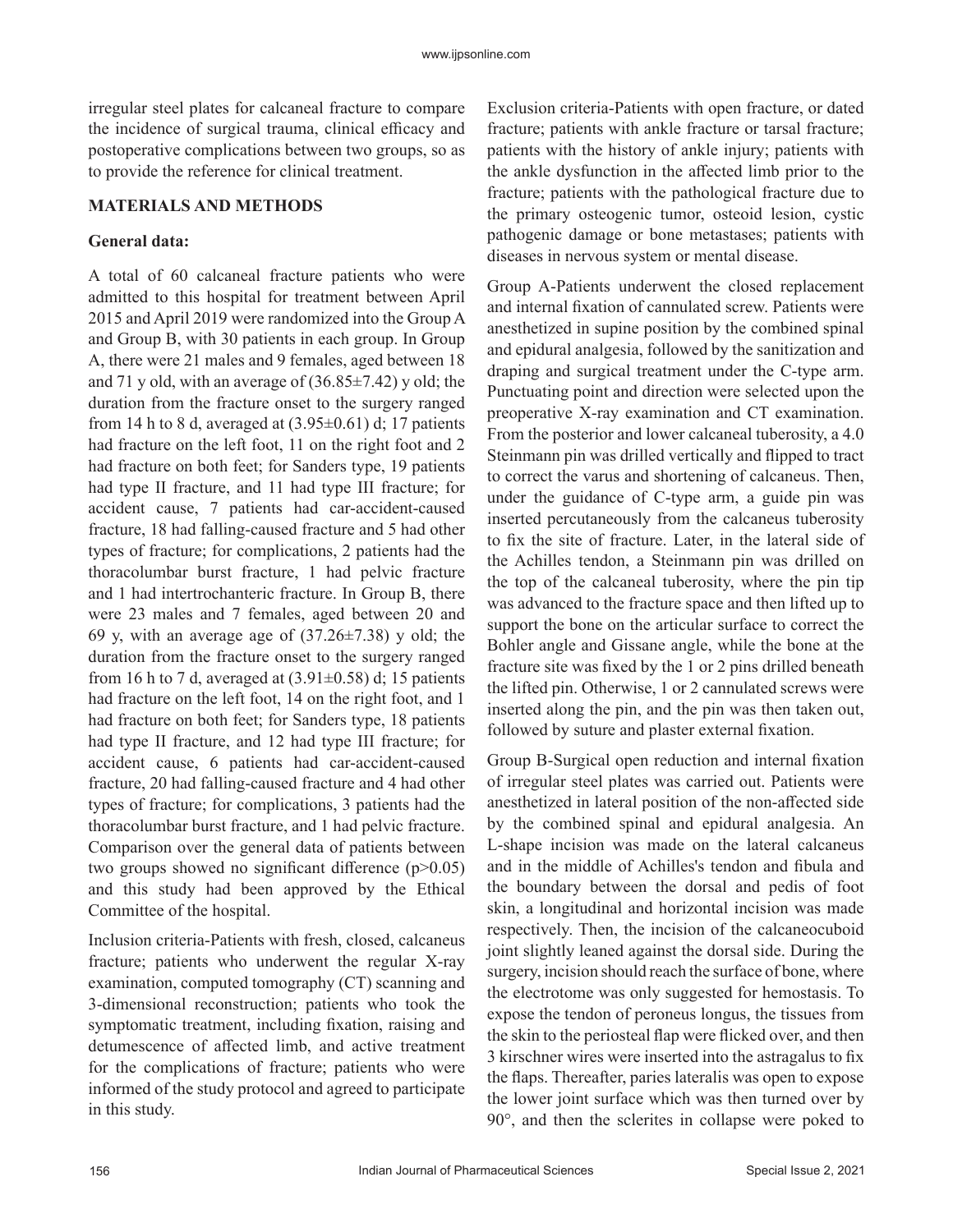restore the Gissane angle. The middle to lower joint surface, if necessary, could be exposed by removing the fat in the tarsal canal, while since the anterior to the lower joint surface was hardly to be exposed, a kirschner wire was inserted transversely through the calcaneus tuberosity and dragged downwards to restore the Bohler angle. Thereafter, along the calcaneal axis, a kirschner wire was used to poke to restore the calcaneus height and then inserted directly into the astragalus for restoration and to widen the calcaneus by suppressing longitudinally the paries lateralis of calcaneus. Under the C-shape arm, Bohler angle was adjusted to 30° and after the joint restoration, the artificial bone or iliac bone was inserted in the space of calcaneus according to the defect of subarticular surface bone. A suitable, plastic plate was placed on the paries lateralis of calcaneus, where the screw should be inserted into the sustentaculum tali. Finally, the kirschner wires were taken out, with the thorough hemostasis and a drainage tube was inserted, followed by the suture and compressed dressing.

#### **Postoperative treatment:**

After operation, patients in two groups were required to lift their affected limbs and take the antibiotics for 3 to 5 d. Besides, patients were advised to taken the flexion and extension exercise of toes within 24 to 48 h after operation. For patients in Group B, the drainage tube was removed at 48 to 72 h after surgery, and the plaster support was removed at 2 to 3 w after surgery. For patients in two groups, regular X-ray examination was carried out after surgery, and they were further required to perform the progressive, enhanced and active functional exercise at 4 w after operation, and then the weight-free functional exercise at 6 to 8 w and the progressive weight-bearing exercise after the reunion of fracture, i.e. 8 to 12 w after operation.

## **Indicators for observation:**

Operation time and intraoperative bleeding amount; Changes of Bohler angle and Gissane angle before operation and at 3 mo after operation based on the results of X-ray examination and CT examination; intraoperative and postoperative incidence of complications: Incidence rates of complications, including the intraoperative nerve damage, and postoperative wound infection, marginal necrosis of skin and traumatic subtarlar arthritis.

## **Functional restoration of affected foot:**

After operation, patients participate in the follow-up lasting between 3 and 15 mo and at the final follow-up, Maryland scoring system was utilized to evaluate the restoration of foot function, including pain (45 points), activity (45 points), walking distance (10 points), appearance (10 points), ankle (5 points), stability (4 points), support (4 points), claudication ( 4 points), shoe (10 points), climbing upstairs and downstairs (4 points) and landform (4 points). Results of evaluation were classified as follows: Excellent for patients with score ≥90 points, good for those between 90 and 75, normal for those between 75 and 50, and poor for those below 50 points. The excellence rate= (Number of excellence+Number of good)/total×100 %.

## **Statistical methods:**

SPSS 20.0 software was utilized to analyze the data of this study. Measurement data were expressed in form of mean±standard deviation (SD) and compared to identify the difference between two groups by using t test. Enumeration data were expressed by percentage, and compared by using the chi-square test. For theoretical frequency between 1 and 5, enumeration data were firstly rectified for test, while the count data were compared by using the rank sum test.  $p<0.05$  suggested that the difference had statistical significance.

## **RESULTS AND DISCUSSION**

Operation time of patients in Group A was significantly shorter than that in Group B ( $p<0.05$ ), with less bleeding amount ( $p<0.05$ ; Table 1). At three mo after operation, patients in two groups had larger Bohler angle and Gissane angle as compared to these angles before operation ( $p<0.05$ ), while no significant difference was identified between these two groups  $(p>0.05;$  Table 2).

**TABLE 1: COMPARISON OF THE OPERATION TIME AND INTRAOPERATIVE BLEEDING AMOUNT (MEAN±SD)**

| Group   | n  | Operation time (min) | Intraoperative bleeding amount (mL) |  |  |
|---------|----|----------------------|-------------------------------------|--|--|
| Group A | 30 | $60.32 \pm 10.19$    | $21.64 \pm 5.13$                    |  |  |
| Group B | 30 | $91.04 \pm 13.85$    | $98.01 \pm 5.26$                    |  |  |
|         |    | 9.786                | 56.931                              |  |  |
| p       |    | 0.000                | 0.000                               |  |  |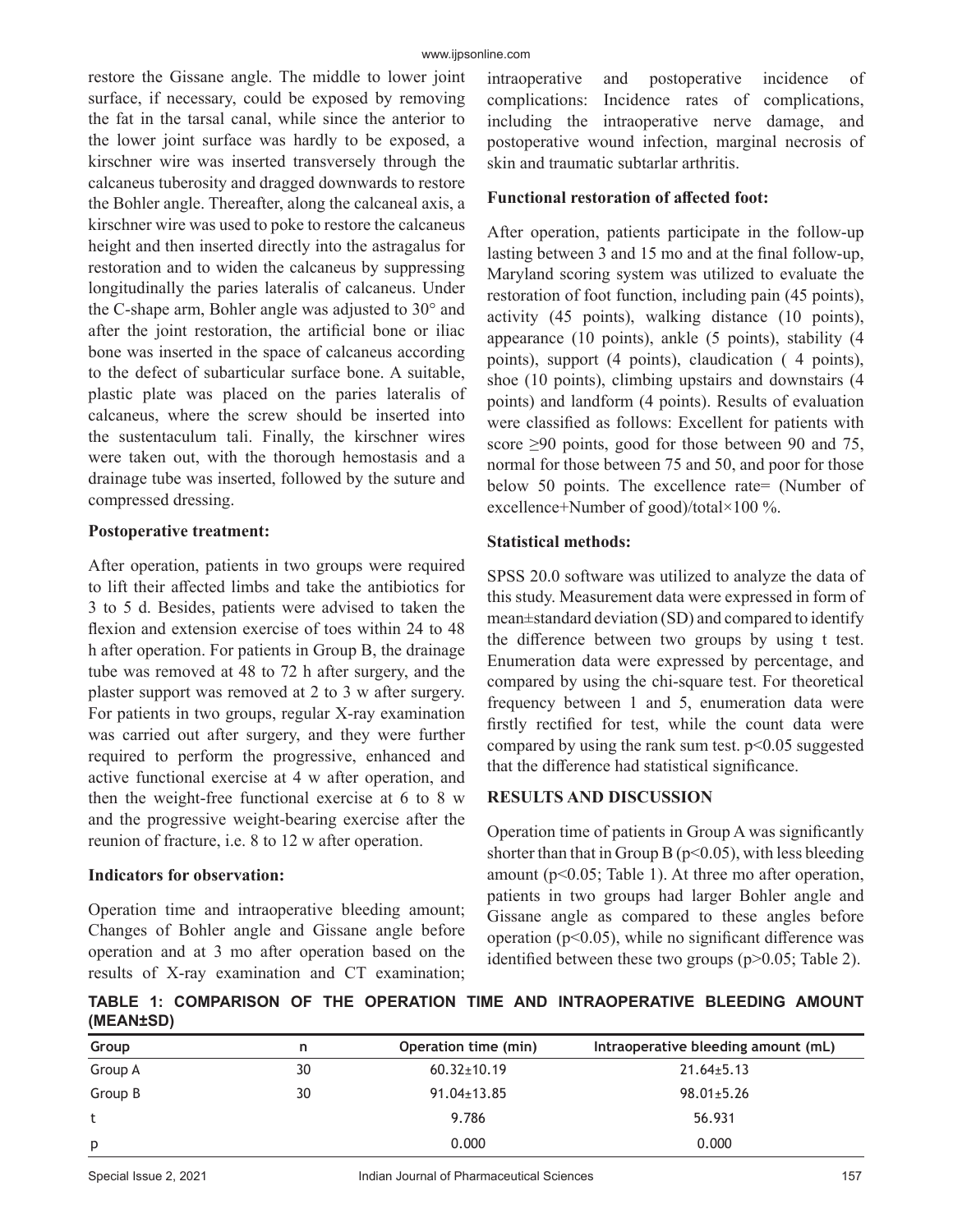| Group   | n<br>(affected feet) | Böhler angle            |                               | Gissane angle           |                                |  |
|---------|----------------------|-------------------------|-------------------------------|-------------------------|--------------------------------|--|
|         |                      | <b>Before operation</b> | 3 mo after<br>operation       | <b>Before operation</b> | 3 mo after<br>operation        |  |
| Group A | 32                   | $14.19 \pm 2.47$        | $33.52 \pm 4.41$ <sup>a</sup> | $90.16 \pm 6.43$        | $129.45 \pm 9.83$ <sup>a</sup> |  |
| Group B | 31                   | $14.08 \pm 2.35$        | $33.09 \pm 4.36$ <sup>a</sup> | $90.11 \pm 6.37$        | $130.87+9.24$ <sup>a</sup>     |  |
| t       |                      | 0.181                   | 0.389                         | 0.031                   | 0.590                          |  |
| p       |                      | 0.857                   | 0.699                         | 0.975                   | 0.557                          |  |

#### **TABLE 2: COMPARISON OF THE CHANGES OF BÖHLER ANGLE AND GISSANE ANGLE BETWEEN TWO GROUPS (MEAN±SD)**

Note: a p<0.05 vs. the angles before operation

In two groups, no nerve damage was found. In Group A, there was 1 foot with the superficial infection at wound that was then recovered after medication, 2 feet with the traumatic subtalar arthritis that was recovered after anti-inflammation and physical therapy, with promising restoration of function and the incidence rate of complication was 9.38 % (3/32). In Group B, there were 3 feet with superficial infection at wound and 1 foot with deep infection that were all recovered after the medication, 3 feet with the marginal necrosis of skin (2 feet that were recovered after the antiinflammatory treatment and physical therapy, 1 foot that was recovered after the subtalar joint fusion), and the incidence rate of complication was 32.26 % (10/31). Thus, the incidence rate of complications in patients of Group A was significantly lower than that in Group B  $(\chi^2 = 5.035; \pi = 0.025).$ 

The postoperative follow-up ranged from 3 to 15 mo, with an average of (10.15±2.67) mo. At the end of follow-up, no significant difference was shown in comparison of the excellence rates in foot recovery between two groups (p>0.05; Table 3).

Patient Zhou, male, 48 y old, with the Sanders III calcaneal fracture caused by falling injury, received the closed replacement and internal fixation of cannulated screws. Results of X-ray examination before and after operation are shown in fig. 1A and 1B. Patient Li, male, 39 y old, with the Sanders calcaneal fracture caused by falling injury, received the open reduction and internal fixation of irregular steel plate. Results of X-ray examination before and after operation are shown in fig. 1C and 1D.



A: Preoperative X-ray image showing the calcaneal fracture

B: X-ray image after the closed replacement and internal fixation of cannulated screw



C: Preoperative X ray image showing the calcancal fracture



D: X ray image after the open reduction and internal fixation of irregular steel plate

**Fig. 1: Image of X-ray examination of patients**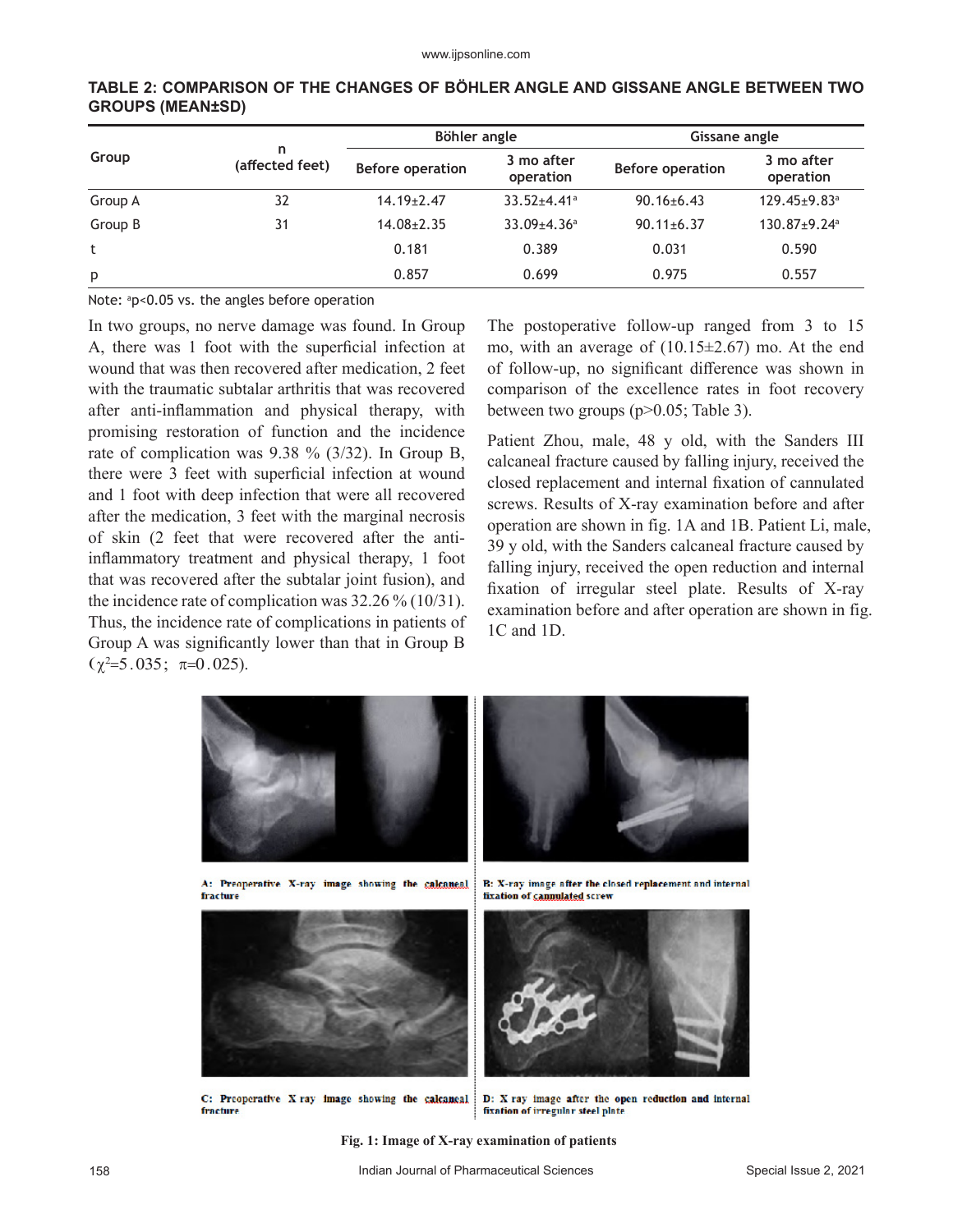| Group      | N of affected feet | <b>Excellence</b> | Good     | <b>Normal</b> | Poor    | Excellence rate |
|------------|--------------------|-------------------|----------|---------------|---------|-----------------|
| Group A    | 32                 | 23 (71.88)        | 7(21.88) | 2(6.25)       | 0(0.00) | 30 (93.75)      |
| Group B    | 31                 | 22 (70.97)        | 6(19.35) | 3(9.68)       | 0(0.00) | 28 (90.32)      |
| $Z/\chi^2$ |                    | 0.231             |          |               |         | 0.253           |
| p          |                    | 0.627             |          |               |         | 0.615           |

**TABLE 3: COMPARISON OF THE RECOVERY OF FOOT FUNCTIONS [n (%)]**

Calcaneal fracture is mainly caused by the vertical crash caused by the falling injury to the heel that may result in the shortening and widening of calcaneus, collapse and shifting of subtalar joint, and reduction or even disappearance of Bohler angle, and the changes in Gissane angles, and all these changes would further cause the deformity of foot and affect the regular function, deteriorating the life quality of patients $[8-10]$ . Therefore, it is quite significant for the prognosis of fracture and restoration of joint function of patients to select the appropriate and effective methods to recover the normal appearance, para-positions of subtalar joints and normal Bohler angle and Gissane angle.

Results of this study showed that at 3 mo after operation, patients of two groups had significant enlargement in the Bohler angle and Gissane angle as compared to the angles before operation, while no significant difference was found in comparison between two groups. Besides, at the end of follow-up, the excellent rates of patients in function recovery of Group A and B were 93.75 % and 90.32 %, showing no evident difference between two groups, suggesting that these two methods can both effectively promote the recovery of Bohler angle and Gissane angle, and the recovery of foot function. Close replacement and internal fixation of cannulated screw was performed under the C-shape arm to perform the reduction of fracture, with the evident efficacy, and the compressing screws can compress the fracture ends, which is conducive to the fracture reduction and reunion. In addition, the thread of screws is also proficient in compression, plus the anti-bending stress, which is also conducive the reduction of fracture and elimination of fracture space. Thus, it can sustain the reduction and fixation effectively to promote the restoration of foot function of patients. Current evidence $[11,12]$  shows that for the calcaneus fracture patients, closed reduction and internal fixation of cannulated screws gains promising outcomes, including the postoperative recovery of Bohler angle and Gissane angle, and the excellence rate of patients in recovery of foot function is 90 %, similar to the result of our work. For open reduction and internal fixation of irregular steel plate, the surgical incision can reach the bone surface to expose the calcaneal lateral side, collapsed subtalar joint surface and calcaneocuboid joint where, under the direct vision, Steinmann pin can be used to poke and tract to restore the calcaneal anatomic structure and sustain the smooth articular face, and for severe damage, artificial bone or iliac bone should be implanted to provide the strong support to prevent the collapse<sup>[13]</sup>. Additionally, fracture can be fixed by the plastic plate and the implantation of screws towards the sustentaculum tali can enhance the fixation, sustain the reduction, support the calcaneocuboid joint and contribute to the function exercise to promote the function recovery of affected foot<sup>[14]</sup>. Existing data shows that open reduction and internal fixation of irregular steel plate gains promising efficacy in treatment of calcaneal fracture, and the excellence rate in foot function recovery is as high as 84.4 %.

The results of this study also showed that the operation time of patients in Group A was significantly shorter than that in Group B, with less intraoperative bleeding amount and lower incidence rate of postoperative complications, suggesting that the closed reduction and internal fixation of cannulated screws is excellent in the mild surgical trauma and reduction in the postoperative complications as compared to the open reduction and internal fixation of irregular steel plate. Moreover, closed reduction and internal fixation of cannulated screws brings about mild damage to the soft tissue, with no need of skin incision or massive dissection of periosteum or flaps of soft tissues surrounding the calcaneus and less to less bleeding amount in the operation, which can avoid the necrosis of skin<sup>[15]</sup>. Furthermore, the small wound and convenience in operation can enable the physicians to directly perform the reduction of calcaneal-talar joint and shorten the operation time[16]. Conversely, open reduction and internal fixation of irregular steel plate causes the severe damage to the soft tissue and increase the intraoperative bleeding amount, and the extensive dissection of soft tissue can increase the susceptibility of wound to the infection and flap necrosis. Furthermore, this method requires longer operation time<sup>[17]</sup>.